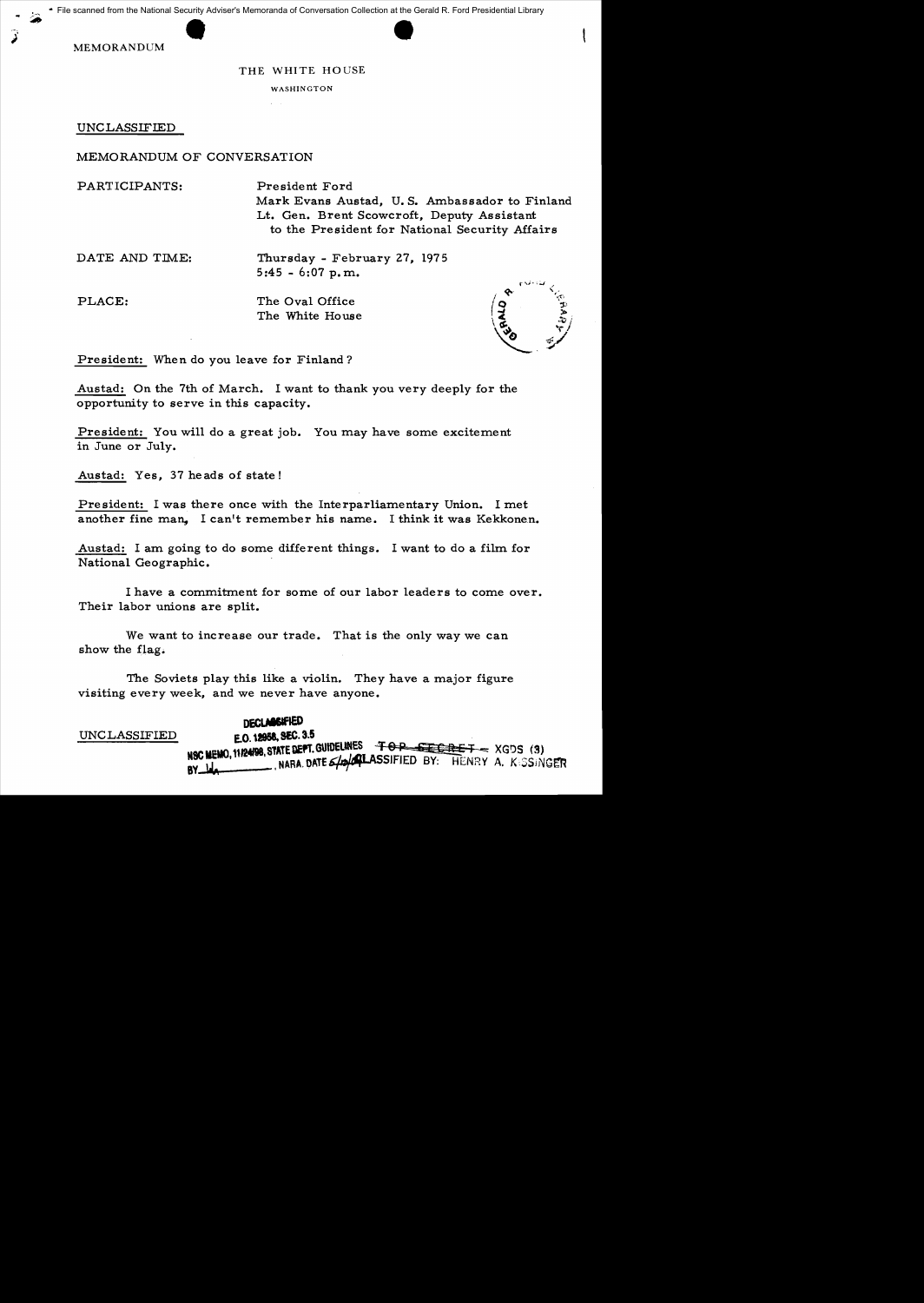## UNCLASSIFIED

•

The Embassy is yours, Mr. President, if you want to stay there.

President: Thank you.

•



UNC LASSIFIED